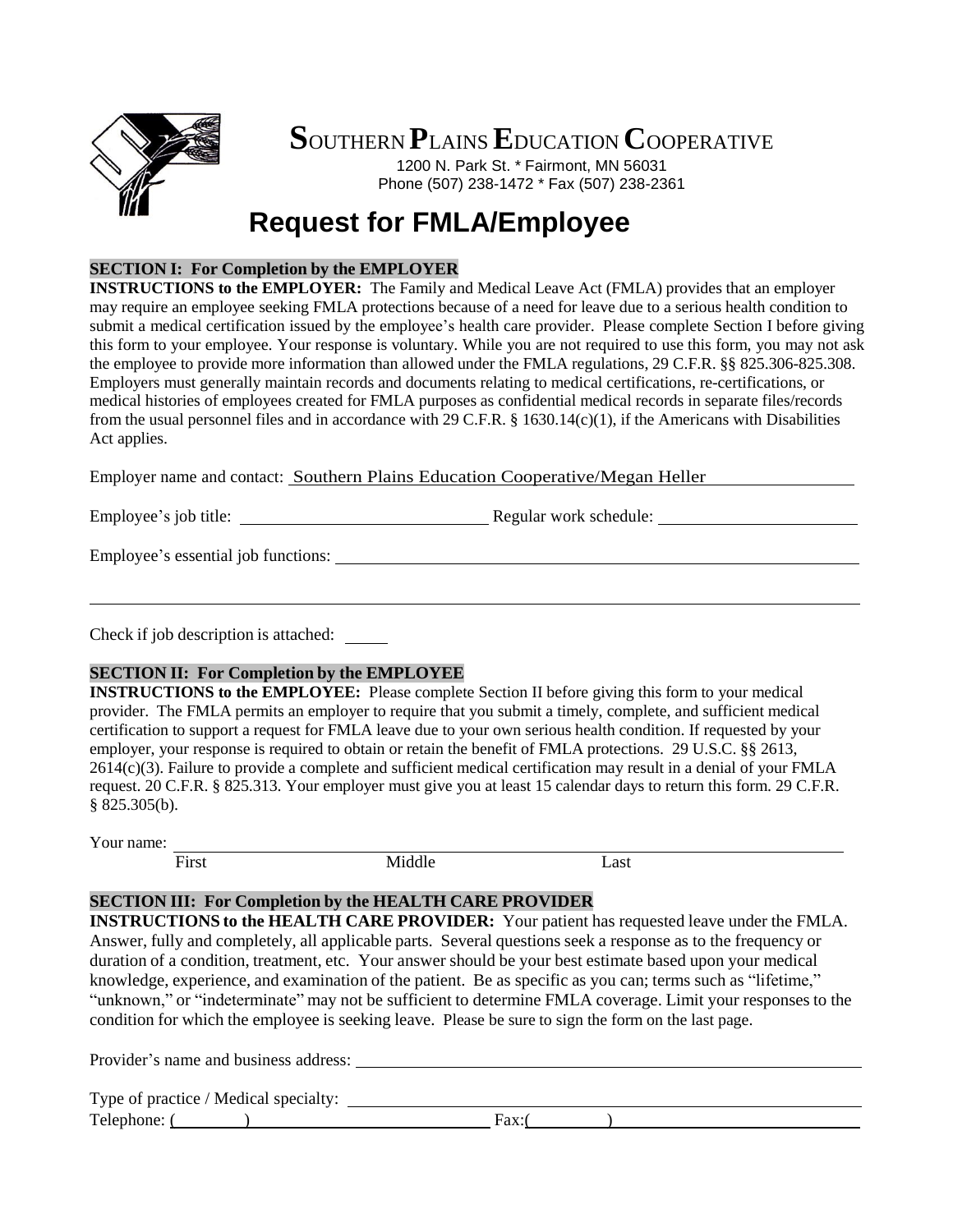## PARTA: MEDICALFACTS

| Mark below as applicable:<br>Was the patient admitted for an overnight stay in a hospital, hospice, or residential medical care facility?                                                                                                                                                  |  |  |  |
|--------------------------------------------------------------------------------------------------------------------------------------------------------------------------------------------------------------------------------------------------------------------------------------------|--|--|--|
| Date(s) you treated the patient for condition:                                                                                                                                                                                                                                             |  |  |  |
| Will the patient need to have treatment visits at least twice per year due to the condition? $\vert \cdot \vert$ No<br>Yes.<br>Was medication, other than over-the-counter medication, prescribed? $\vert$ [No $\vert$<br>Yes.                                                             |  |  |  |
| Was the patient referred to other health care provider(s) for evaluation or treatment (e.g., physical therapist)?<br>No Yes. If so, state the nature of such treatments and expected duration of treatment:                                                                                |  |  |  |
| 2. Is the medical condition pregnancy? $\Box$ No $\Box$ Yes. If so, expected delivery date: $\Box$                                                                                                                                                                                         |  |  |  |
| 3. Use the information provided by the employer in Section I to answer this question. If the employer fails to<br>provide a list of the employee's essential functions or a job description, answer these questions based upon<br>the employee's own description of his/her job functions. |  |  |  |
| Is the employee unable to perform any of his/her job functions due to the condition: No ______ No ______ Yes.                                                                                                                                                                              |  |  |  |
| If so, identify the job functions the employee is unable to perform:                                                                                                                                                                                                                       |  |  |  |
| 4. Describe other relevant medical facts, if any, related to the condition for which the employee seeks leave<br>(such medical facts may include symptoms, diagnosis, or any regimen of continuing treatment such as the use<br>of specialized equipment):                                 |  |  |  |
|                                                                                                                                                                                                                                                                                            |  |  |  |

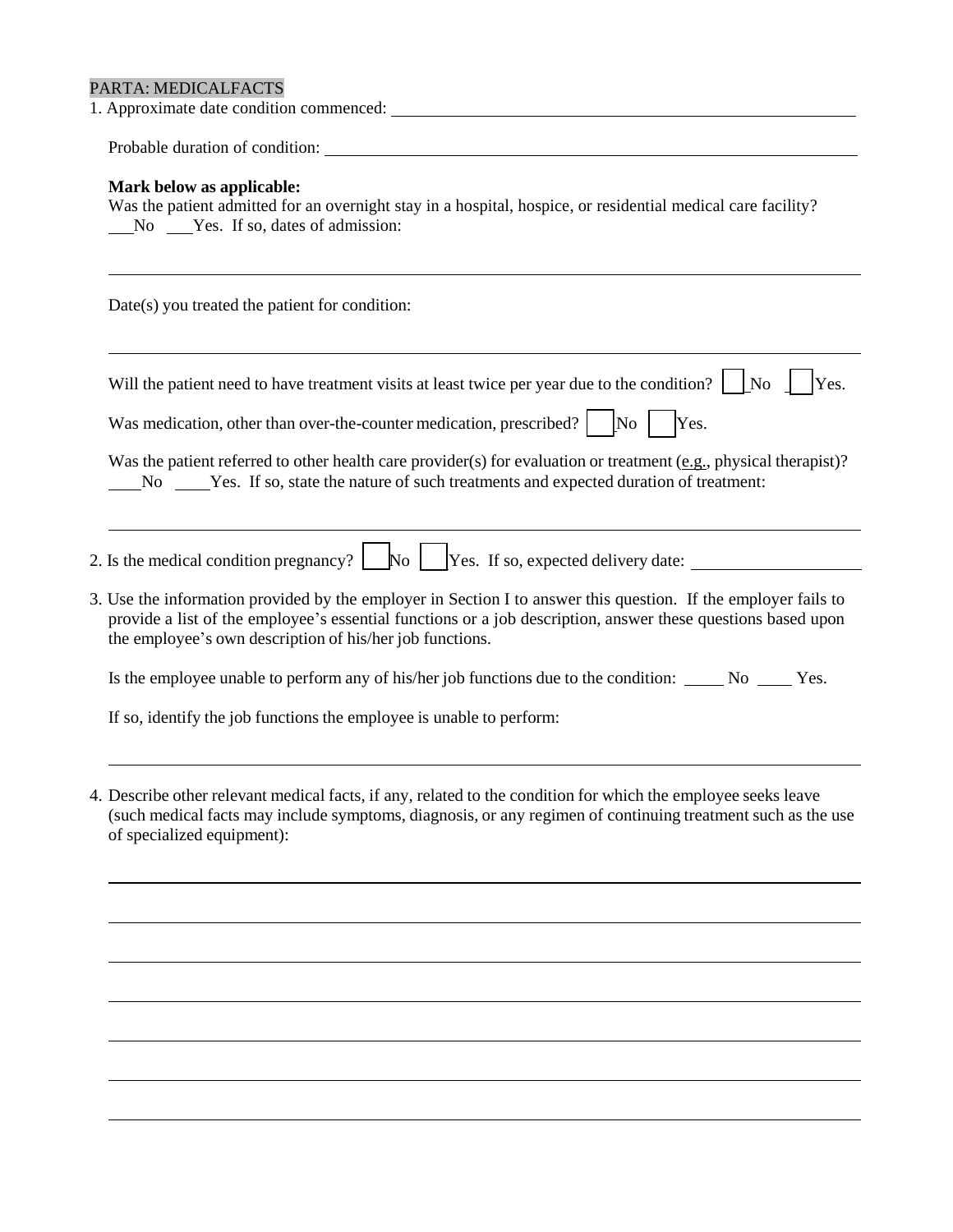#### PART B: AMOUNT OF LEAVE NEEDED

5. Will the employee be incapacitated for a single continuous period of time due to his/her medical condition, including any time for treatment and recovery?  $\vert$  No  $\vert$  Yes.

If so, estimate the beginning and ending dates for the period of incapacity:

6. Will the employee need to attend follow-up treatment appointments or work part-time or on a reduced schedule because of the employee's medical condition?  $\vert$  No  $\vert$  Yes.

|         | If so, are the treatments or the reduced number of hours of work medically necessary? |
|---------|---------------------------------------------------------------------------------------|
| No Yes. |                                                                                       |

Estimate treatment schedule, if any, including the dates of any scheduled appointments and the time required for each appointment, including any recovery period:

Estimate the part-time or reduced work schedule the employee needs, if any:

hour(s) per day; days per week from through

7. Will the condition cause episodic flare-ups periodically preventing the employee from performing his/her job functions? No Yes.

Is it medically necessary for the employee to be absent from work during the flare-ups? No Yes. If so, explain:

Based upon the patient's medical history and your knowledge of the medical condition, estimate the frequency of flare-ups and the duration of related incapacity that the patient may have over the next 6 months (e.g., 1 episode every 3 months lasting 1-2 days):

Frequency : times per week(s) month(s)

Duration: hours or  $\_\_$  day(s) per episode

ADDITIONAL INFORMATION: IDENTIFY QUESTION NUMBER WITH YOUR ADDITIONAL ANSWER.